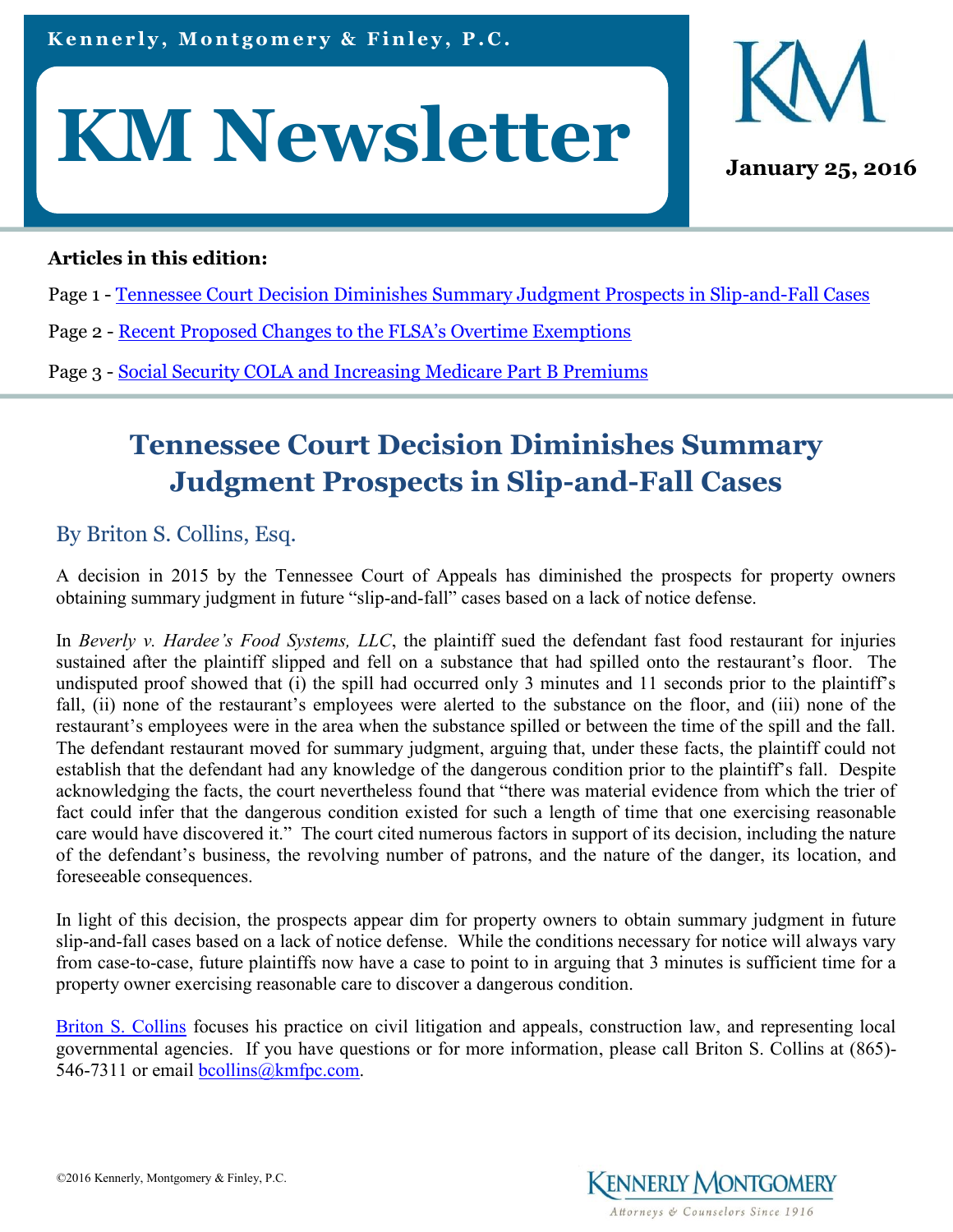# <span id="page-1-0"></span>**Recent Proposed Changes to the FLSA's Overtime Exemptions**

## By Ben Cunningham, Esq.

In 2015 the Department of Labor ("DOL") announced in a "Notice of Proposed Rule Making" their intent to make substantial changes to certain exempt employees' compensation under the Fair Labor Standards Act ("FLSA"). The FLSA generally requires that employers pay employees overtime pay of at least straight time, plus one-half times their regular rate of pay for every hour they work in excess of 40 hours in a particular workweek. The FLSA, and its interpretative regulations published by the DOL, however, exempt certain groups of employees from the overtime pay requirements. The most commonly used exemption relates to employees working in jobs that the FLSA describes as executive, administrative, or professional. These are referred to as the "white collar" exemptions. In order for employees to fall within one of the white collar exemptions, they must perform executive, administrative, or professional duties and be paid a threshold weekly salary amount. Currently, the threshold weekly salary amount is \$455 per week (or \$23,660 per year).

The biggest change proposed to the DOL's regulations is an increase to the threshold weekly salary amount to "the 40th percentile of weekly earnings for full-time salaried workers." The 40th percentile of weekly earnings will be based on Bureau of Labor Statistics data. To illustrate the significant change this represents, in 2014, the 40th percentile of weekly earnings equaled \$933 per week (or \$48,516 per year). Furthermore, the DOL projects that the 2016 level will increase to \$970 per week (or \$50,440 per year). Perhaps more importantly, for the first time in the FLSA's history, the salary and compensation levels would be indexed to this Bureau of Labor statistical data and updated annually. Thus, employers will be responsible for making annual updates to their exempt employees' compensation.

Because these are proposed rules, nothing changes today; but the impact of these rules will be far reaching. The DOL estimates that the Final Rule resulting from the Proposed Rule will not be released until mid-2016, since the DOL plans to rely on data from the first quarter of 2016 in setting the salary level. Once the Final Rule is in place, employers will likely have 120 days within which to bring their payroll into compliance.

For employers, now is the time to act. The Final Rule may require substantial changes to some employers' current payroll system. For instance, some employers may need to convert their current salaried, exempt employees over to hourly workers. Employers need to have a plan in place before the Final Rule goes into effect in order to implement any changes needed to adapt their payroll to the new rules.

[Ben D. Cunningham](http://www.kmfpc.com/attorneys/ben_d_cunningham.aspx) focuses his practice on representing businesses and individuals in the areas of business and corporate law, labor and employment law, civil litigation and appeals, and construction law. If you have questions about overtime or for more information on Employment Law, please call Ben Cunningham at (865) 546-7311 or email [bcunningham@kmfpc.com.](mailto:bcunningham@kmfpc.com)

©2016 Kennerly, Montgomery & Finley, P.C. This publication is intended for general information purposes only and does not constitute legal advice or a legal opinion and is not an adequate substitute for the advice of legal counsel. Please consult with a Kennerly Montgomery attorney to determine how laws, suggestions, and illustrations apply to specific situations.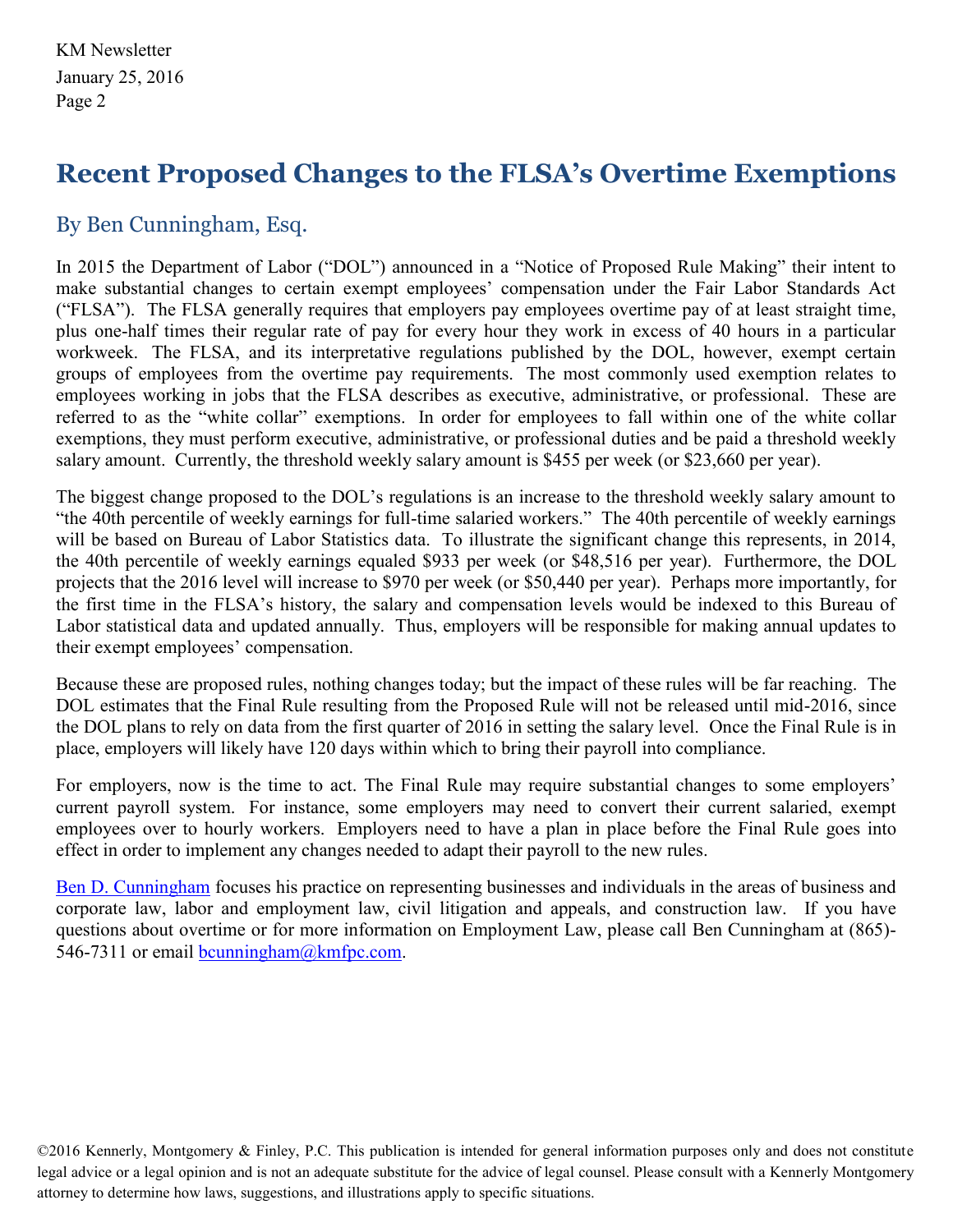# <span id="page-2-0"></span>**Social Security COLA and Increasing Medicare Part B Premiums**

### By Michael R. Crowder, Esq.

Individuals who have claimed Social Security benefits and are enrolled in Medicare Part B are required to have their Part B premiums withheld from their Social Security payments, if their monthly Social Security benefit covers the deduction. (If the monthly benefit does not cover the full deduction, the beneficiary is billed.)

The Social Security Act also has a "hold harmless" provision. This rule provides that Social Security benefits cannot decrease because of increases in the Medicare Part B premiums from year-to-year. The hold-harmless provision does not apply to about 25%-30% of Part B enrollees. Specifically, the hold-harmless provision does not apply for (1) New enrollees in Part B; (2) Higher-income enrollees who are subject to an income-related premium, and (3) Individuals who do not have the Part B premium withheld from their Social Security benefit (for example, those individuals who are not yet taking Social Security, or those people with low-incomes who have their premiums paid by the state).

Normally, this is not a problem when it comes to increasing Medicare premiums because of cost of living adjustments (COLAs). In those years that the Social Security Administration (SSA) applies a COLA to Social Security benefits, increases to Medicare Part B premiums can be taken out of beneficiaries' increased Social Security benefits without decreasing the Social Security benefit below the previous year amount.

However, when there is no COLA, as is the case for 2016, Medicare beneficiaries whose Part B premiums are deducted from their Social Security benefits can't be required to pay any premium increases, because doing so would decrease their Social Security benefit.

Unfortunately, Medicare is not able to absorb all the projected 2016 increases in Part B expenses. Because it can't collect the increases from the beneficiaries who are held harmless, it must seek to collect more from those people who aren't held harmless (the 25-30% of Part B enrollees listed above).

Therefore, the Centers for Medicare & Medicaid Services reported that the individuals listed above will pay 16% more in Part B premiums in 2016.<sup>1</sup> New enrollees and Medicare beneficiaries who aren't on Social Security and who do not have high incomes (modified adjusted gross income in 2014 of \$85,000 or less if filing individual tax return; \$170,000 or less if filing jointly) will pay not \$104.90 a month but \$121.80 a month in 2016. People in the higher-income premium groups have similar percentage hikes, ranging from \$170.50 to \$389.80 in 2016.

Once COLAs resume, Part B premiums will "normalize" over time. People held harmless will pay more, and people not held harmless will see their premiums decrease. Assuming normal COLAs, after a few years, everyone (without an income-based premium surcharge) once again will pay the same Part B premium.

[Michael Crowder](http://www.kmfpc.com/attorneys/michael_r_crowder.aspx) works primarily in the firm's employee benefits and business & corporate law practices. If you have questions or for more information about Social Security Benefits, please call Michael R. Crowder at  $(865)$ -546-7311 or email [mcrowder@kmfpc.com.](mailto:mcrowder@kmfpc.com)

<sup>&</sup>lt;sup>1</sup> Original estimates predicted an increase in premiums of around 52%. In the Bipartisan Budget Act of 2015, passed in November 2015, Congress lent money from the U.S. Treasury to the Medicare trust fund in order to limit this potential increase.

<sup>©2016</sup> Kennerly, Montgomery & Finley, P.C. This publication is intended for general information purposes only and does not constitute legal advice or a legal opinion and is not an adequate substitute for the advice of legal counsel. Please consult with a Kennerly Montgomery attorney to determine how laws, suggestions, and illustrations apply to specific situations.